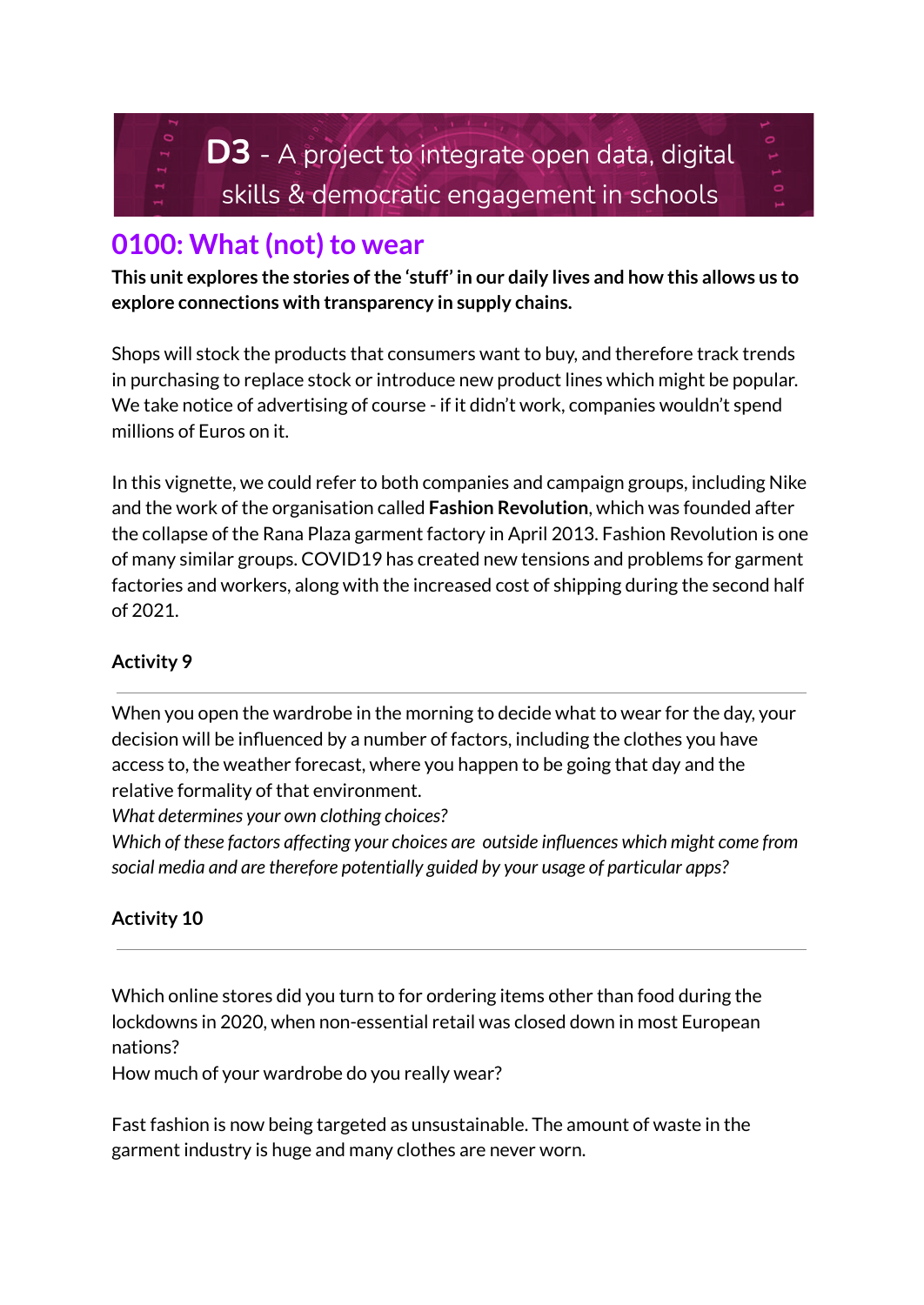<https://www.nationalgeographic.org/media/globalcloset/> - investigate the contents of your wardrobe and the global connections.

<https://globalcloset.education.nationalgeographic.com/jeans-intro?video=true> - a focus on Jeans for example

Use the labels on your clothing and the details provided by companies to identify the global links you have through your clothing choices.

Corporate Social Responsibility and Anti-Slavery sections of websites are useful here.

*Keep an eye on the 'targeted advertising' that will appear on some social media after a mention of a particular product in yoursocial media, or even an email.*

## **What could you usefully do with the information gained from these websites and activities which would help change your consumption habits?**

## **Be aware of dark patterns**

Dark patterns are deceptive and manipulative tricks that you see on websites, in apps and other digital products, to get you to do things that you would not otherwise have done. These often start when you provide an email to retailers.

Remember that websites like this will also use particular strategies to encourage you to buy them.

These include:

- Being offered 'time-limited' discounts with a countdown to when they run out
- Being shown a 'low in stock' alert when selecting a size
- Messages such as: '10 other people have this product in their cart'

During 2021, many supply chains faced disruption, partly a knock-on effect of the 'Ever Given' being stuck in the Suez Canal.

#### **Tools List**

| Tool to use                           | URL/location                               | How would you use it?                                                 |
|---------------------------------------|--------------------------------------------|-----------------------------------------------------------------------|
| Nike Manufacturing Map                | http://manufacturingmap.<br>nikeinc.com/   | Explore the CSR<br>statements and locations<br>of particular activity |
| <b>Primark Global Sourcing</b><br>Map | https://globalsourcingmap<br>.primark.com/ | Explore the CSR<br>statements and locations<br>of particular activity |